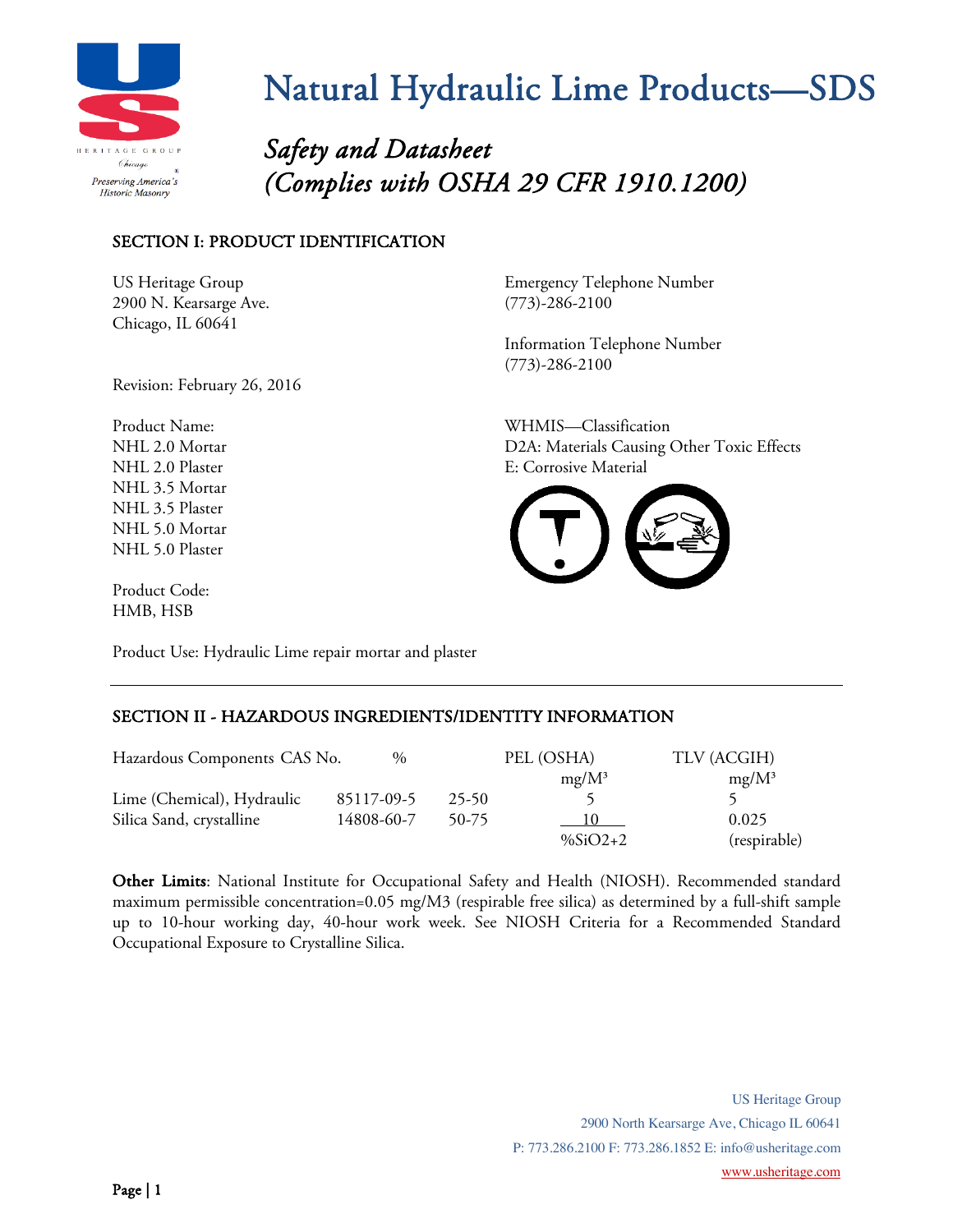

### *Safety and Datasheet (Complies with OSHA 29 CFR 1910.1200)*

### SECTION III - HAZARD IDENTIFICATION

Route(s) of Entry: Skin contact, Skin Absorption, Eye Contact, Inhalation, Ingestion

#### Acute Exposure:

| Skin       | Severe irritation of mucous and skin, removes natural skin oils.                          |
|------------|-------------------------------------------------------------------------------------------|
| Eyes       | Severe eye irritation, intense watering of the eyes, possible lesions, possible blindness |
|            | when exposed for prolonged period.                                                        |
| Inhalation | If inhaled in form of dust, irritation of breathing passages, coughing, sneezing.         |
| Ingestion  | If ingested: pain, vomiting blood, diarrhea, collapse, drop in blood pressure (indicates  |
|            | perforation of esophagus or stomach).                                                     |

Chronic Exposure: Contact Dermatitis. Following repeated or prolonged contact, this product can cause redness, desquamation and fissures. This product may contain trace amounts of crystalline silica.

#### SECTION IV – First Aid Measures

Skin: Wash skin with cool water and pH-neutral soap or a mild detergent. Seek medical treatment if irritation or inflammation develops or persists. Seek immediate medical treatment in the event of burns.

Eyes: Immediately flush eye thoroughly with water. Continue flushing eye for at least 15 minutes, including under lids, to remove all particles. Call physician immediately.

Inhalation: Remove person to fresh air. If breathing is difficult, administer oxygen. If not breathing, give artificial respiration. Seek medical help if coughing and other symptoms do not subside. Inhalations of large amounts of Hemcrete Binder require immediate medical attention.

Ingestion: Do not induce vomiting. If conscious, have the victim drink water followed by diluted vinegar (1 part vinegar, 2 parts water) or fruit juice to neutralize the alkali. Call physician immediately.

General Advice: Contact a physician for all exposure except minor instances of skin contact.

### SECTION V - FIRE AND EXPLOSION HAZARD DATA

Flammability: Noncombustible and not explosive. Auto-ignition Temperature: Not Applicable Flash Points: Not Applicable

### SECTION VI – ACCIDENTAL RELEASE MEASURES

If spilled, use dustless methods (vacuum) and place into covered container for disposal (if not contaminated or wet). Use adequate ventilation to keep exposure to airborne contaminants below the exposure limit.

> US Heritage Group 2900 North Kearsarge Ave, Chicago IL 60641 P: 773.286.2100 F: 773.286.1852 E: info@usheritage.com www.usheritage.com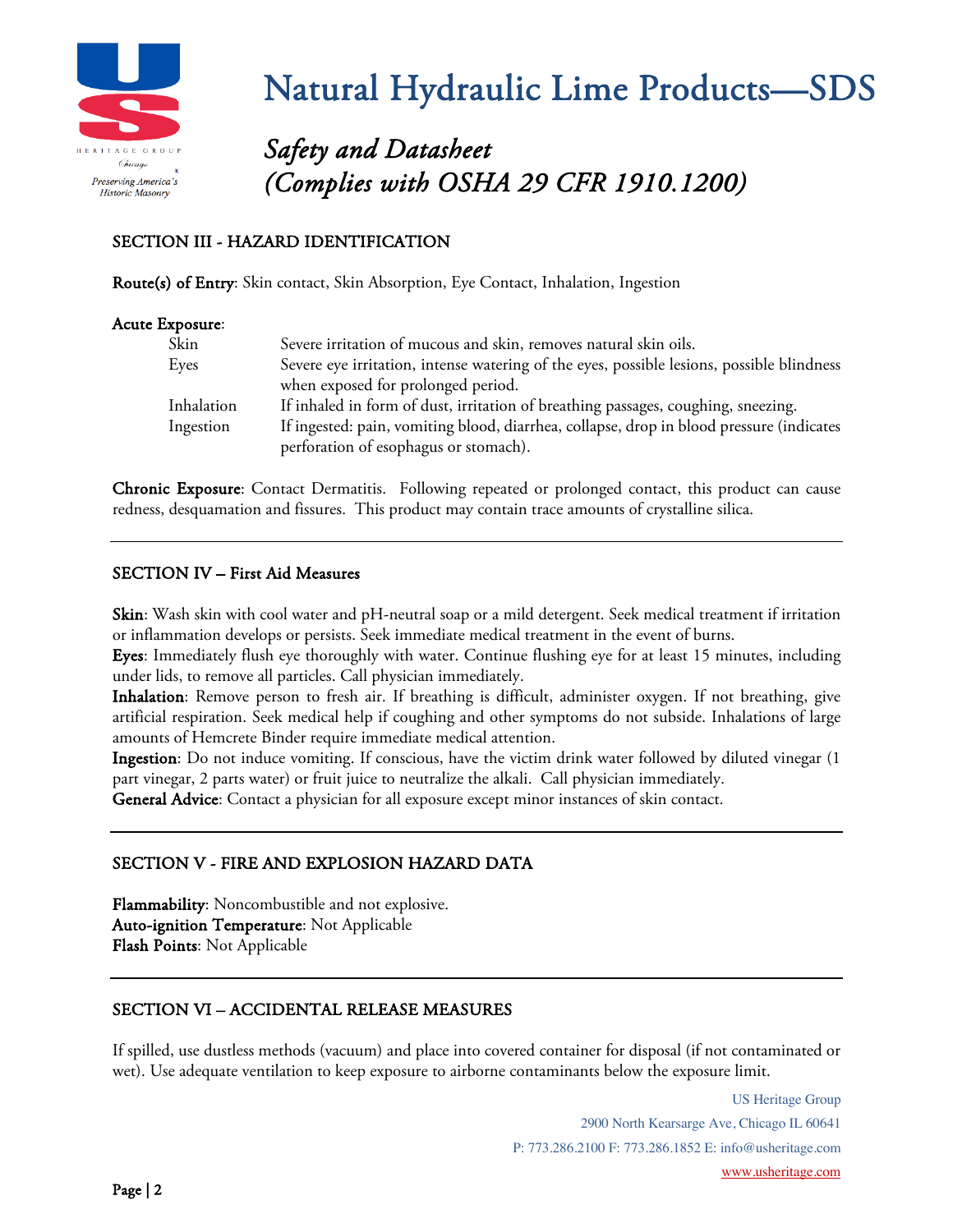

*Safety and Datasheet (Complies with OSHA 29 CFR 1910.1200)*

### SECTION VII - PRECAUTIONS FOR SAFE HANDLING AND STORAGE

Do not allow water to contact the product until time of use. DO NOT BREATHE DUST. In dusty environments, the use of an OSHA, MSHA or NIOSH approved respirator and tight fitting goggles is recommended.

### SECTION VIII – EXPOSURE CONTROL MEASURES

Engineering Controls: Local exhaust can be used, if necessary, to control airborne dust levels.

Personal Protection: The use of barrier creams or impervious gloves, boots and clothing to protect the skin from contact is recommended. Following work, workers should shower with soap and water. Precautions must be observed because burns occur with little warning -- little heat is sensed.

WARN EMPLOYEES AND/OR CUSTOMERS OF THE HAZARDS AND REQUIRED OSHA PRECAUTIONS ASSOCIATED WITH THE USE OF THIS PRODUCT.

Exposure Limits: Consult local authorities for acceptable exposure limits

### SECTION IX - PHYSICAL/CHEMICAL CHARACTERISTICS

Appearance: Fine gray powder with no distinct odor. Specific Gravity: Not Available Melting Point: Not Available **Boiling Point:** 212° F Vapor Pressure: Not Available Vapor Density: Not Available **Evaporation Rate**: Not Available Solubility in Water: Slight Color: Not Available pH: 10.5 Volatile Organic Content (VOC): 0 g/L

### SECTION X - REACTIVITY DATA

Stability: Stable.

Incompatibility (Materials to Avoid): Contact with boric oxide, acids, fluorine, and many organic materials. Hazardous Decomposition or By-products: Boric oxide, acids, fluorine, and many organic materials. Hazardous Polymerization: Will Not Occur.

Condition to Avoid: Keep sealed until used to preserve product utility.

### SECTION XI – TOXICOLOGICAL INFORMATION

Routes of Entry: Skin Contact, Eye Contact, Ingestion Toxicity to Animals: LD50: Not Available LC50: Not Available

> US Heritage Group 2900 North Kearsarge Ave, Chicago IL 60641 P: 773.286.2100 F: 773.286.1852 E: info@usheritage.com www.usheritage.com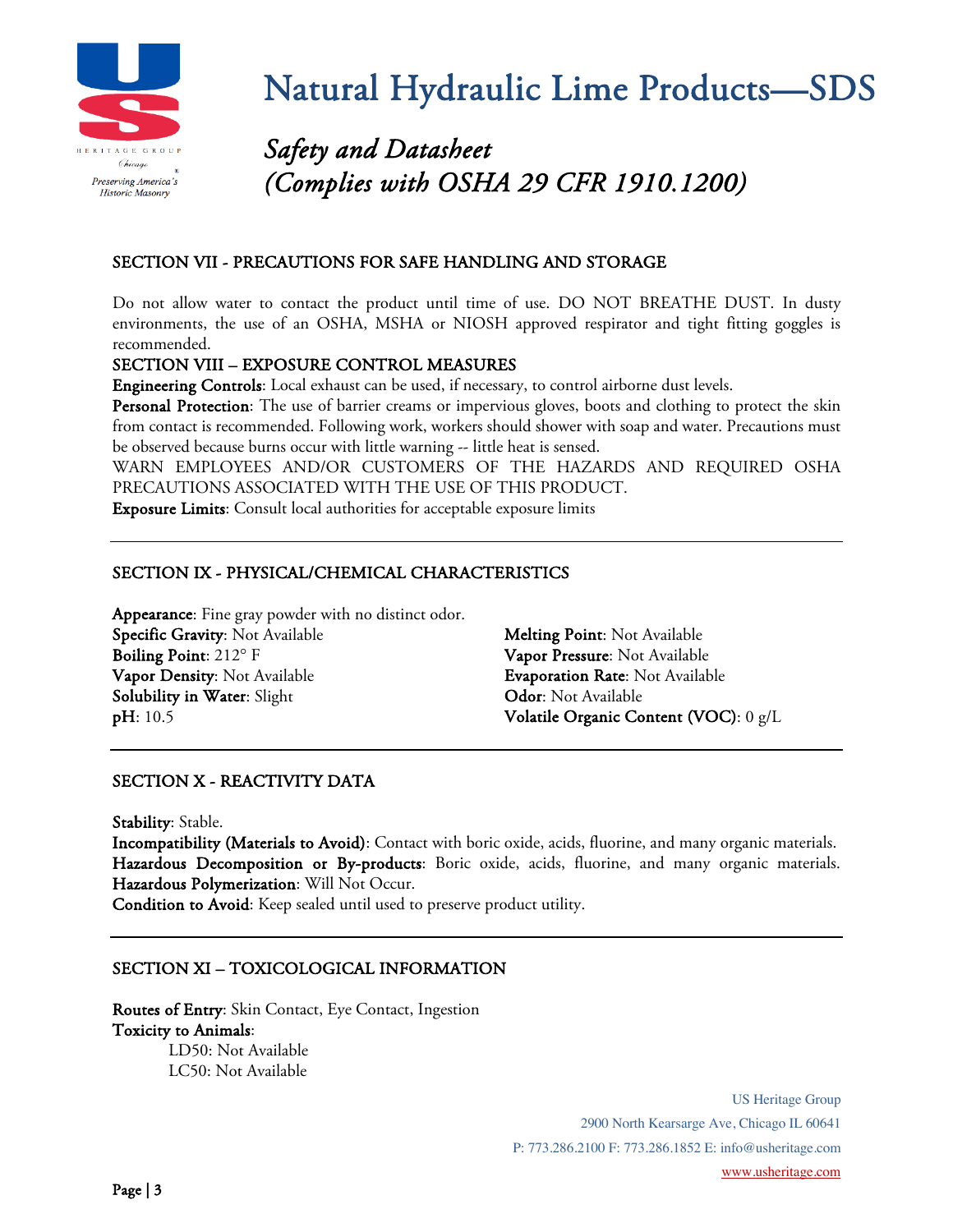

### *Safety and Datasheet (Complies with OSHA 29 CFR 1910.1200)*

Chronic Effects on Humans: Conditions aggravated by exposure include eye disease, skin disorders and Chronic Respiratory conditions. Special Remarks on Toxicity: Not Available

### SECTION XII – ECOLOGICAL INFORMATION

Ecotoxicity: Not Available BOD5 and COD: Not Available Products of Biodegradation: Not available Toxicity of the Products of Biodegradation: Not available Special Remarks on the Products of Biodegradation: Not available

### SECTION XIII – DISPOSAL CONSIDERATIONS

Waste Disposal Method: Add to water, dilute, and flush to the sewer. (Large amounts may require neutralization by acid.) Follow Federal, State and local regulation. Alternately, waste lime can be used for neutralizing plant acid wastes.

### SECTION XIV – TRANSPORT INFORMATION

Not hazardous under U.S. DOT and TDG regulations.

### SECTION XV – OTHER REGULATORY INFORMATION

US OSHA 29CFR 1910.1200: Considered hazardous under this regulation and should be included in the employers' hazard communication program

SARA (Title III) Sections 311 & 312: Qualifies as a hazardous substance with delayed health effects

SARA (Title III) Section 313: Not subject to reporting requirements

TSCA (May 1997): Some substances are on the TSCA inventory list

Federal Hazardous Substances Act: Is a hazardous substance subject to statues promulgated under the subject act

California Regulation: WARNING: This product contains chemicals known to the State of California to cause cancer, birth defects or other reproductive harm.

Canadian Environmental Protection Act: Not listed

Canadian WHMIS Classification: Considered to be a hazardous material under the Hazardous Products Act as defined by the Controlled Products Regulations (Class D2A, E- Corrosive Material) and subject to the requirements of Health Canada's Workplace Hazardous Material Information (WHMIS). This product has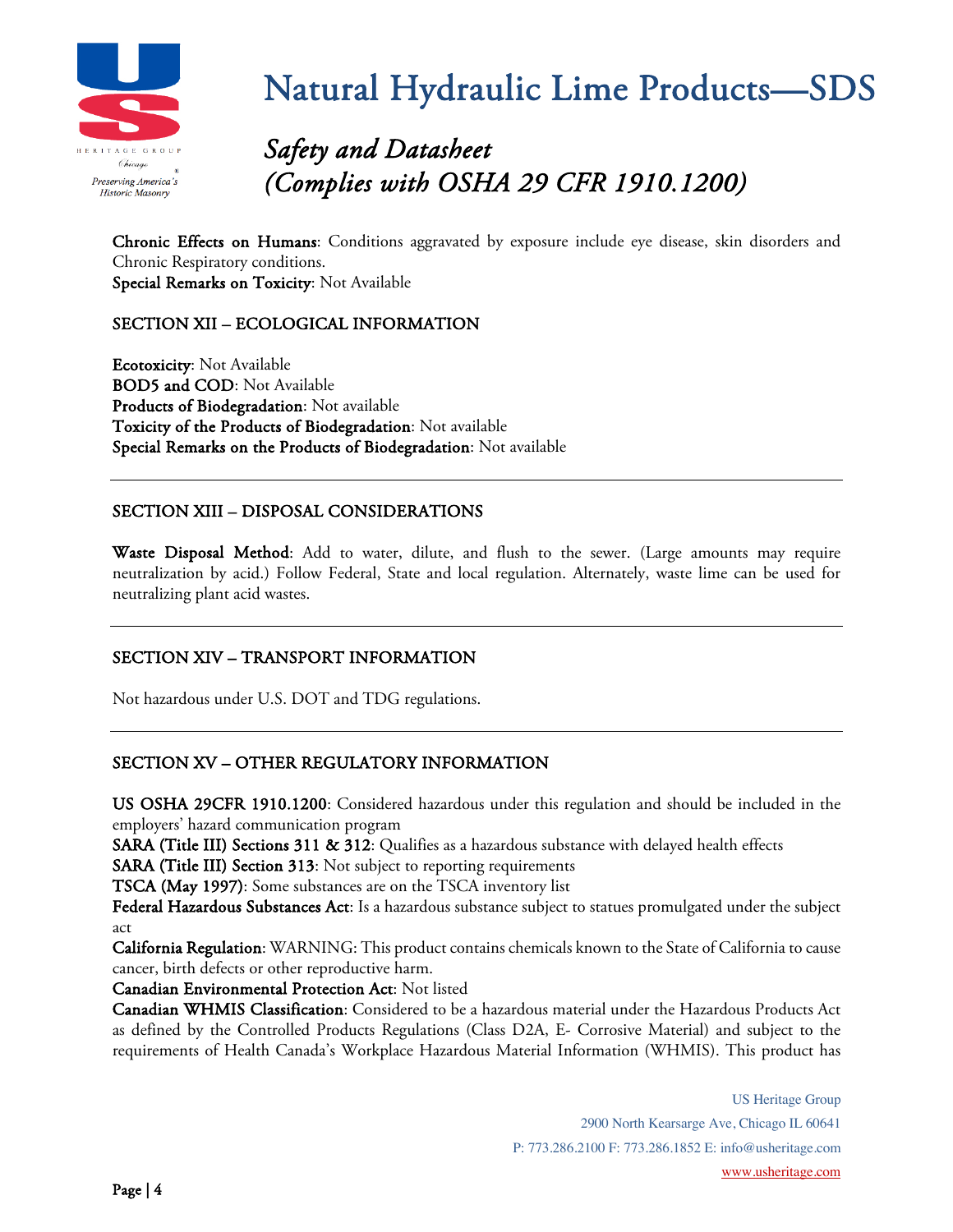

### *Safety and Datasheet (Complies with OSHA 29 CFR 1910.1200)*

been classified according to the hazard criteria of the Controlled Products Regulation (CPR). This document complies with the WHMIS requirements of the Hazardous Products Act (HPA) and the CPR.

### SECTION XVI – OTHER INFORMATION



•Materials Causing Other Toxic Effects Corrosive Materials



### WHMIS—Classification: WHMIS—Classification:



"E" Corrosive Materials "D2A" Materials Causing Other Toxic Effects





### Abbreviations:

| иацина:       |                                                                      |
|---------------|----------------------------------------------------------------------|
| <b>ACGIH</b>  | American Conference of Government Industrial Hygienists              |
| <b>CAS</b>    | <b>Chemical Abstract Service</b>                                     |
| <b>CERCLA</b> | Comprehensive Environmental Response, Compensation and Liability Act |
| <b>CFR</b>    | Code of Federal Regulations                                          |
| <b>CPR</b>    | Controlled Products Regulations (Canada)                             |
| DOT           | Department of Transportation                                         |
| <b>IARC</b>   | International Agency for Research                                    |
| <b>MSHA</b>   | Mine Safety and Health Administration                                |
| <b>NIOSH</b>  | National Institute for Occupational Safety and Health                |
| <b>NTP</b>    | National Toxicity Program                                            |
| <b>OSHA</b>   | Occupational Safety and Health Administration                        |
| PEL           | Permissible Exposure Limit                                           |
|               |                                                                      |

US Heritage Group 2900 North Kearsarge Ave, Chicago IL 60641 P: 773.286.2100 F: 773.286.1852 E: info@usheritage.com

#### www.usheritage.com